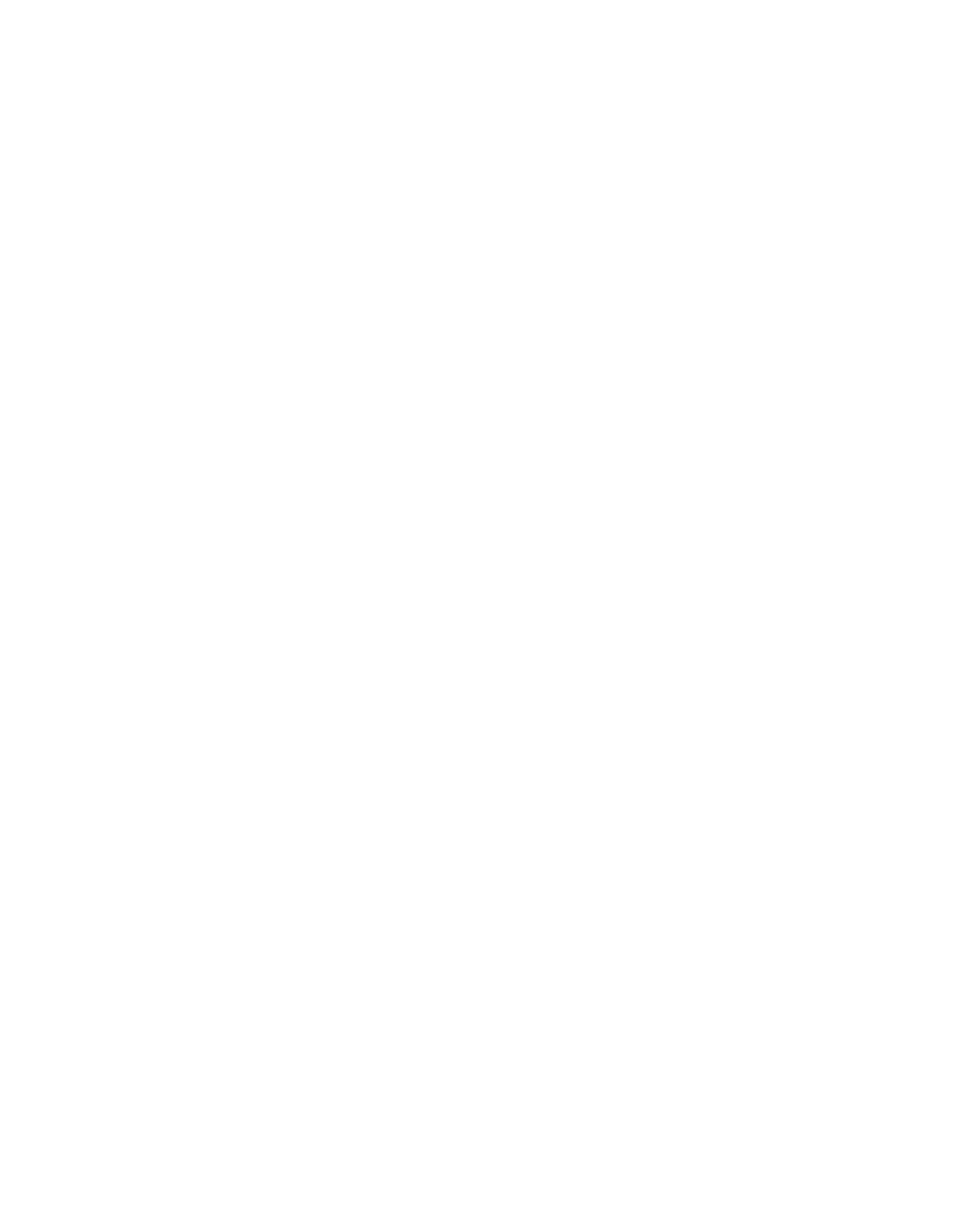

### DEAR FRIENDS

There is \$140 trillion in untapped global GDP up for grabs between now and 2040. Our youth -- 30 million people 8-18 years old – represent the up-and-coming economic energy America will depend upon if it is to win in this global economic battle.

In 2040, the winners determine who will lead the free world, who has the biggest military budget to secure both protection and global democratic stability, who can afford international aid or charitable efforts to other nations and people in need, and which nation gets to determine global priorities. Bridging the gap between students' economic attitudes and energy and their participation in the U.S. economy - with only about half (54%) saying they have a bank or credit union account with money in it - is critical to the United States of America even having a shot.

What these kids end up doing determines where America lands at the end of this allout fight. They are the farm club and bench strength for the playoff game of the rest of our lives; and according to the 2012 Gallup-HOPE Index, they continue to be up for the challenge.

Gallup and Operation HOPE measured the economic energy of American's youth in 2012 for a second year, as part of a 100-year commitment. You will read the results in the subsequent pages.

More young people say they have internships or business role models now than did a year ago but we have a long way to go to close the gap and increase the percentage of young people with mentors in their life to ignite their passions and help them to chart their future.

Gallup and Operation HOPE are engaging strong local leaders to take these important metrics and implement the right interventions to double the level of economic energy and quadruple the number of role models but we have millions of youth to reach and thousands of business role models to engage to get from 7% to 20%.

We invite you to explore the findings, to think about the implications, and to determine what your role will be.

Jim Clifton Chairman **Gallup** 

John Hope Bryant

Founder, Chairman and Chief Executive Officer Operation HOPE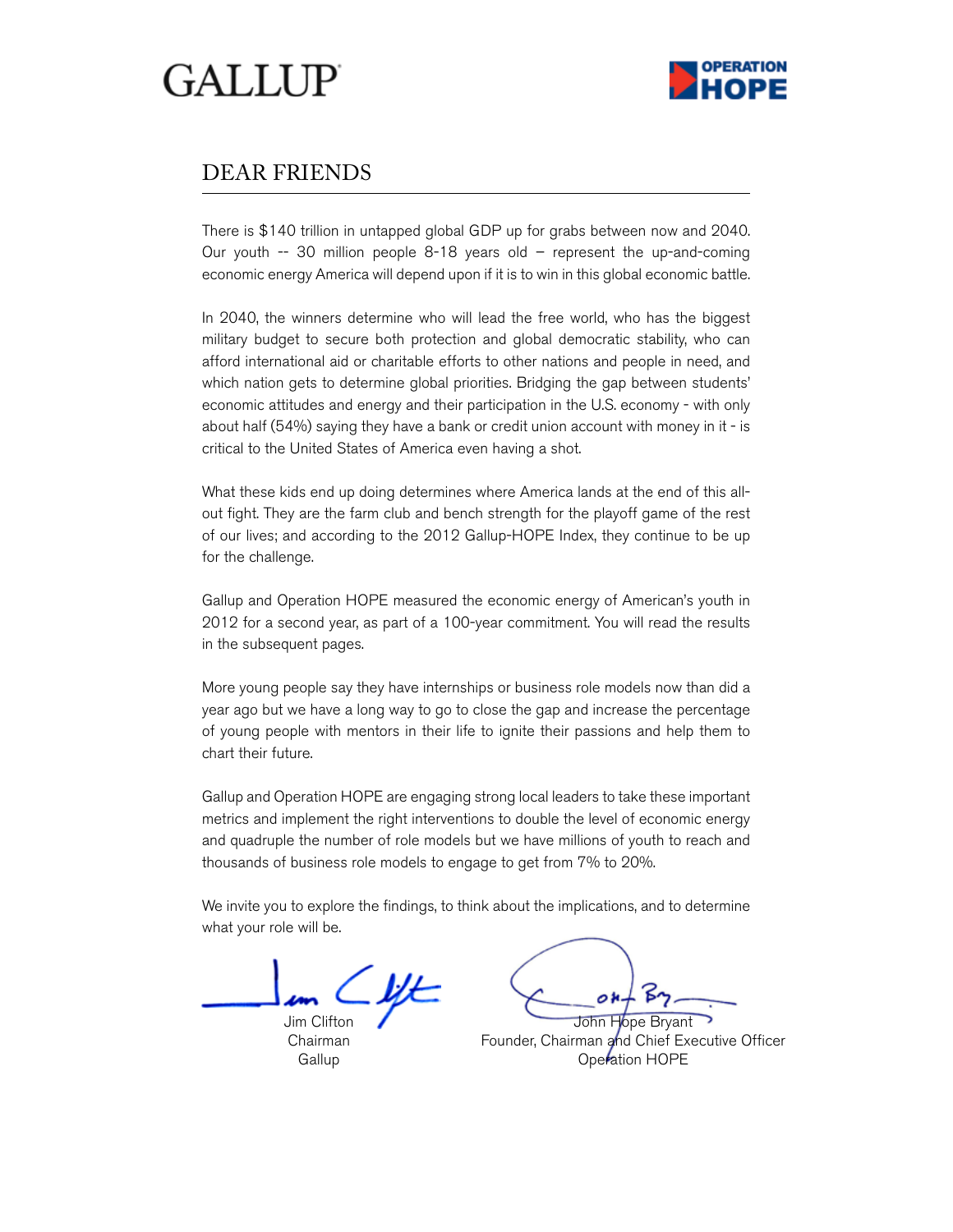The goal of the Gallup-HOPE Index is<br>to identify and empower the youth who<br>will be our nation's next generation of<br>business builders, so communities can<br>ignite and sustain long-term economic<br>energy. *to identify and empower the youth who will be our nation's next generation of business builders, so communities can ignite and sustain long-term economic energy.* 

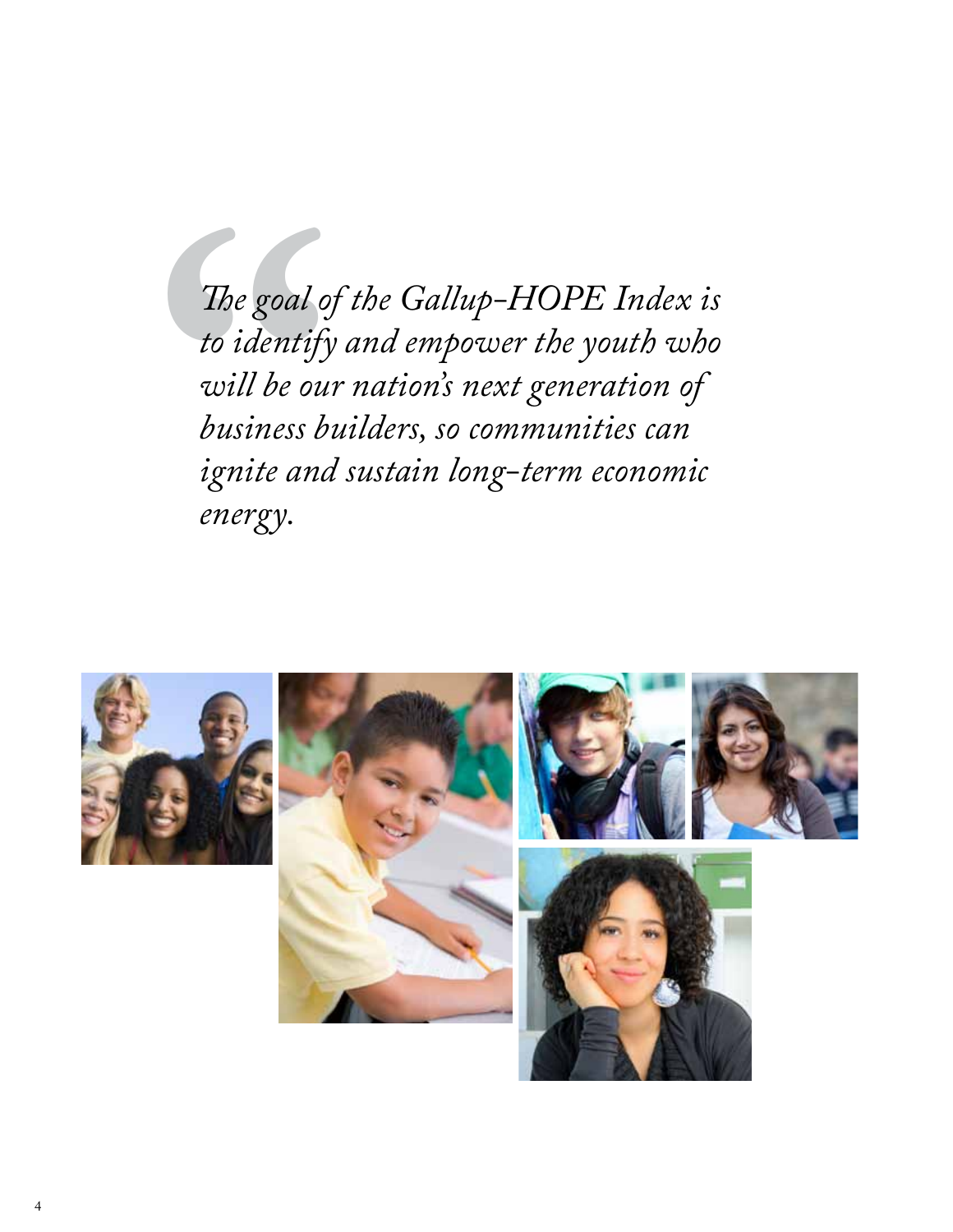America needs to quickly develop a system to identify and equip young entrepreneurs who can rev up its economic engine. This is critical to a future of continued global economic advantage and ensuring that generations of Americans can prosper and thrive.

Gallup and Operation HOPE in 2011 partnered to create the Gallup-HOPE Index to quantify young people's attitudes about entrepreneurship and financial literacy. The Index is an annual measure leaders can use to gain insight into how young Americans envision their economic future and to understand their level of participation in our nation's economy. The goal of the Gallup-HOPE Index is to identify and empower the young people who will be the next generation of entrepreneurs, so communities can spur and sustain long-term economic energy.

Informed by Gallup-HOPE Index data, Operation HOPE is working with communities to invest in powerful strategies and interventions aimed at turning this audacious goal into reality. Economic energy is established organically and locally — one talented entrepreneur at a time.

Entrepreneurship plays a vital role in the health of the U.S. economy, and yet the number of new business establishments less than 1 year old was at an all-time low for the year ending in March 2010 since the U.S. Bureau of Labor Statistics began tracking the age of businesses in 1994.

The future depends more than ever on the success of our youth. We cannot afford to have any potential new business builders drop out of the economic race, and yet more than 1.2 million students drop out of high school each year. These young people restrict themselves to a near-certain lifetime of economic hardship and jeopardize our nation's global competitiveness.

By understanding how young people envision their economic future, we can inform interventions and education aimed at eliminating gaps in resources that could marginalize some students from full and meaningful participation in our nation's economy. The Gallup-HOPE Index is a first-of-its-kind survey that creates an annual benchmark around the economic energy of the nation's young people. So far, it suggests we are failing to recognize and maximize entrepreneurial talent and aspiration in our young people. But the data also tell a story of hope, shining a light on the path that educators, policymakers, and community leaders must navigate to build and sustain thriving communities.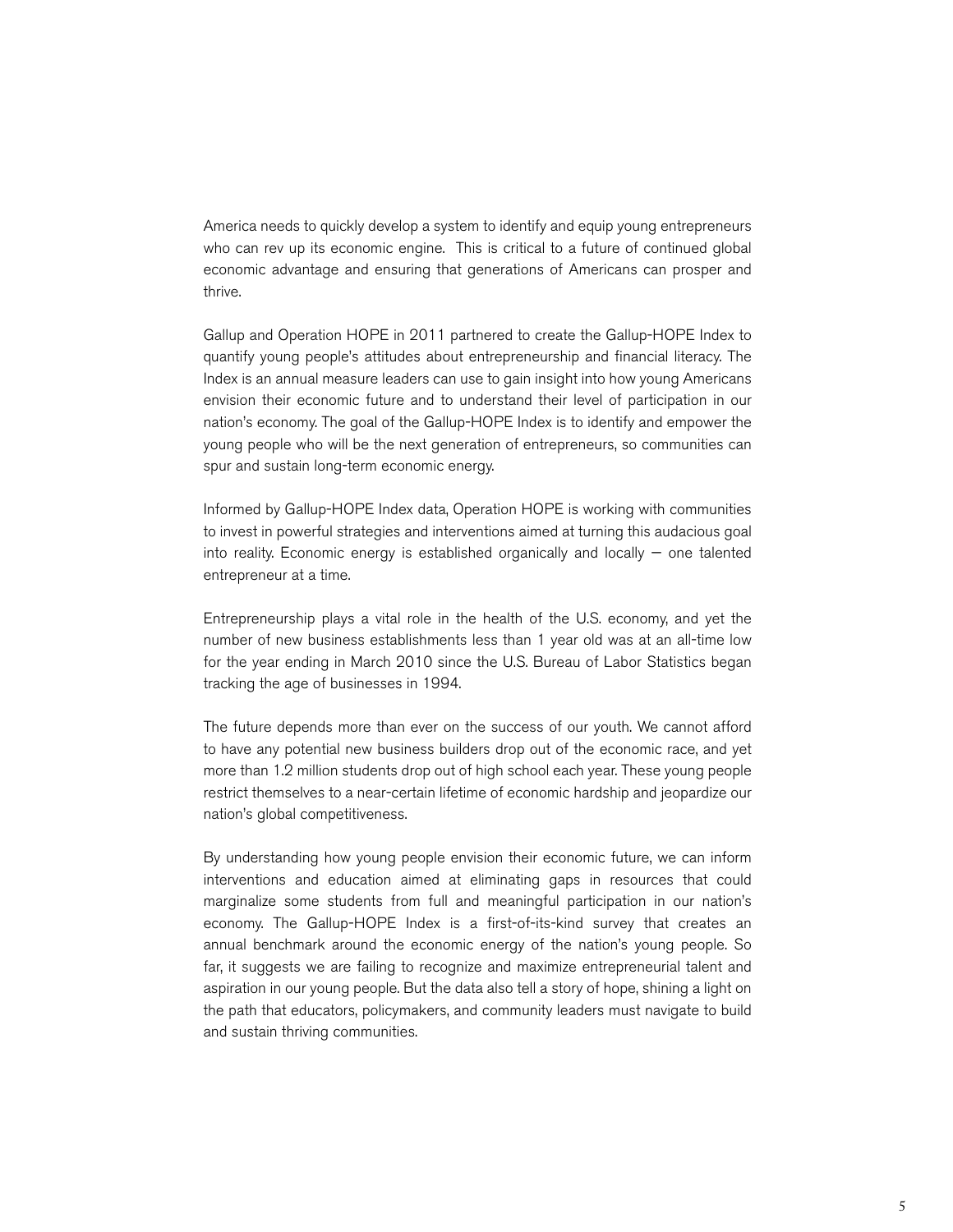*The 2012 Gallup-HOPE Index, based on a study of 1,217 5th through 12th graders in the U.S., shows that many students in the U.S. have the entrepreneurial aspiration and energy they need to build a business that will survive, grow, and employ others. The study explores what students think about their economic future and the access they have to the education and experience needed to realize their aspirations.* 

#### Nearly Half of Young People Have Entrepreneurial Intentions

About 4 in 10 students (43%) say they plan to start their own business, similar to the rate seen in 2011. Similarly, four in ten students (42%) say they will invent something that changes the world. Girls (46%) were more likely to agree they plan to start their own business than boys (40%); whereas boys (45%) were somewhat more likely than girls (40%) to say they will invent something that changes the world. With the success rate of new business upstarts reportedly flat (Dunn & Bradstreet, 2012), it is important to help young entrepreneurs be persistent in their quest to start a business. **{Fig. 1}**



#### Young People Understand the Link — More Education Means More Money≠

The majority of students (59%) agree their school offers classes in how to start and run a business. This is up from 2011 in which half indicated their school offers such classes.

More than half (66%) of students say their school teaches them about money and banking, also up from 2011. Nine in 10 (93%) students agree there is a relationship between education level and earning potential. **{Fig. 2}**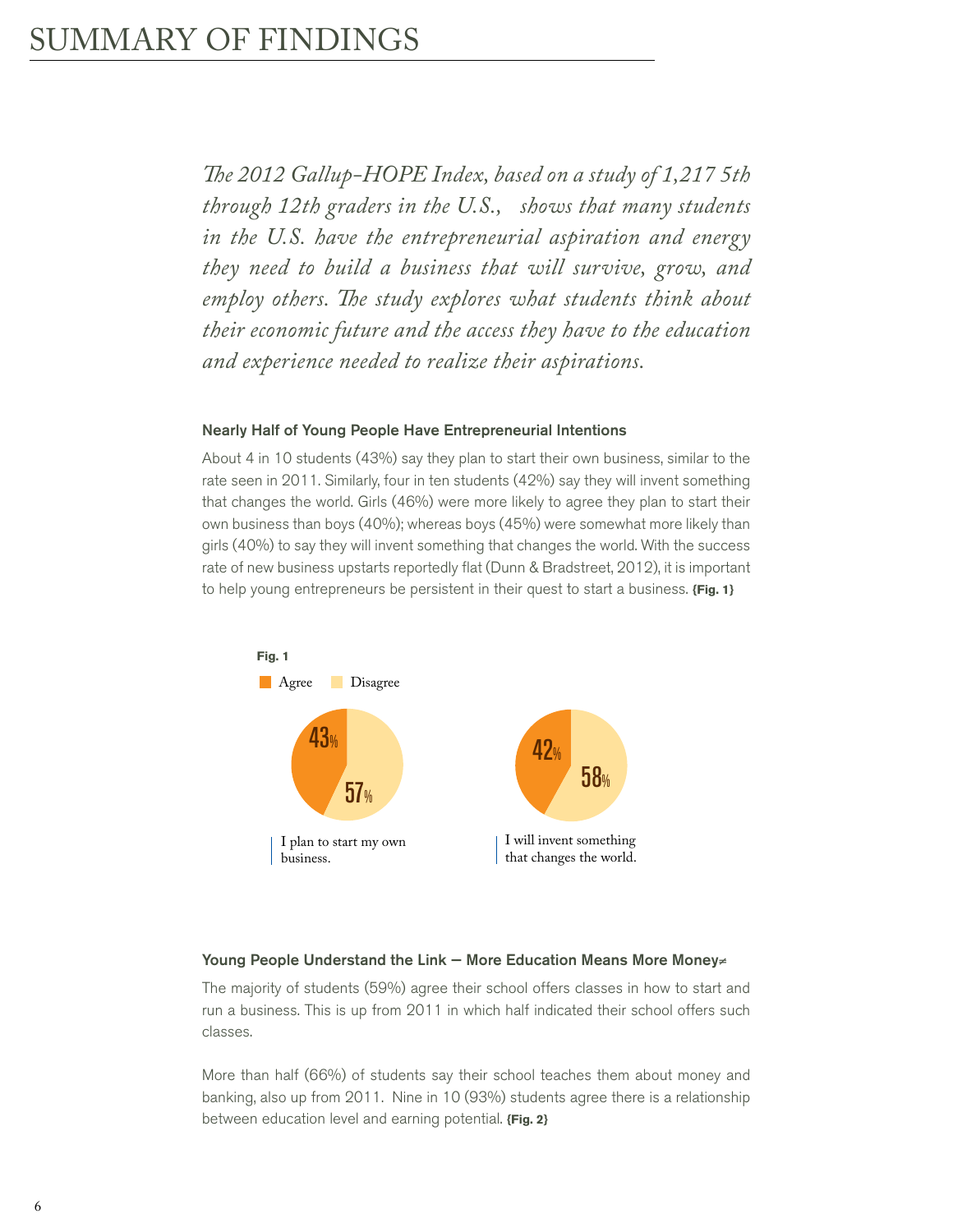

**Fig. 3**

Do you have a bank or credit union account with money in it?



Are you currently interning with a local business?



#### Have either of your parents or guardians ever started a business?



#### Economic Participation Trails Aspirations

The Gallup-HOPE index shows a large disconnect between students' economic attitudes and energy and their participation in the U.S. economy. About half (54%) say they have a bank or credit union account with money in it. **{Fig. 3}** 

Fewer boys (51%) than girls (58%) indicated they have a bank or credit union account. White students (58%) were somewhat more likely than non-white students (50%) to say they have a bank account. Age is the strongest predictor for whether students have money in a bank account. Six in 10 older students in grades 9 through 12 and 48% of students in grades 5 through 8 have money in a bank account.

Only 7% of students say they are currently interning with a local business, up marginally from 2011 findings. About one-third (32%) of young people say their parents or guardians have started a business.

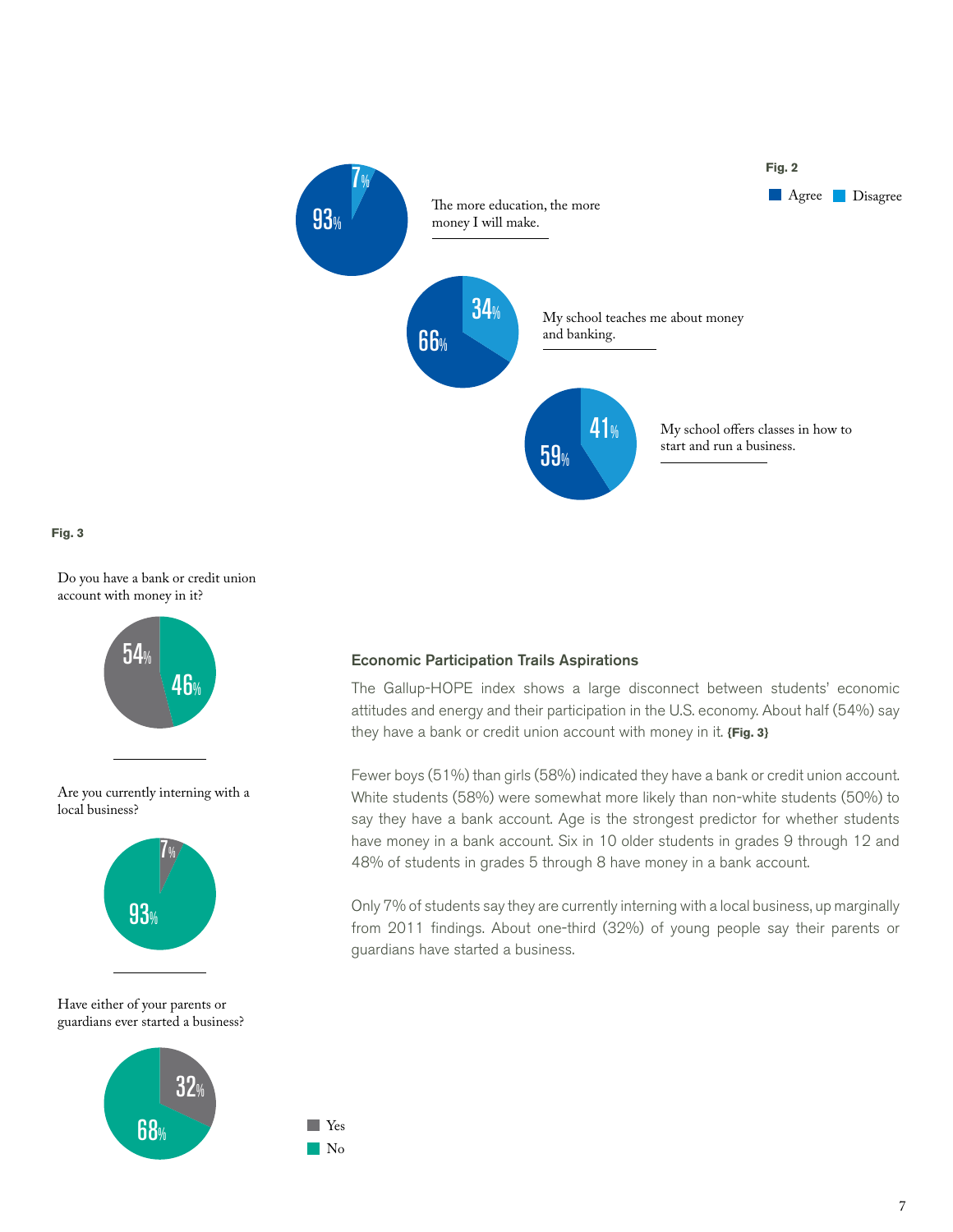The majority of students (78%) across all grade levels did not work for more than one hour at any paying job in the last week. 81% of students in grades 5 through 8 and 74% of older students (grades 9 through 12) did not work more than 1 hour at a paying job. With little exposure to workforce experience, few youth have any experience at all in the workforce or in business building. **{Fig. 4}** 

#### **Fig. 4**



#### How many hours did you work at any paying job last week?

#### Close the Gap between Entrepreneurial Aspirations and Experience

American cities must ignite economic energy earlier and more intentionally in young Americans. With policies and curricula in place, leaders can begin to close the gap between entrepreneurial aspirations and attitudes in youth and the lack of universal access to business/entrepreneurship education, practical work experience, and participation in the economy. Successful small business owners and entrepreneurs should invest in career literacy and education, partnering with schools and educators to mentor and invest in young talent (Badal & Srinivasan, 2011).

Simply put, for U.S. communities to be thriving places to live and learn well into the future, America will need to engage in the coming jobs war (Clifton, 2011) with a strategy that includes investment in the youngest and most hopeful among us  $-$  our youth.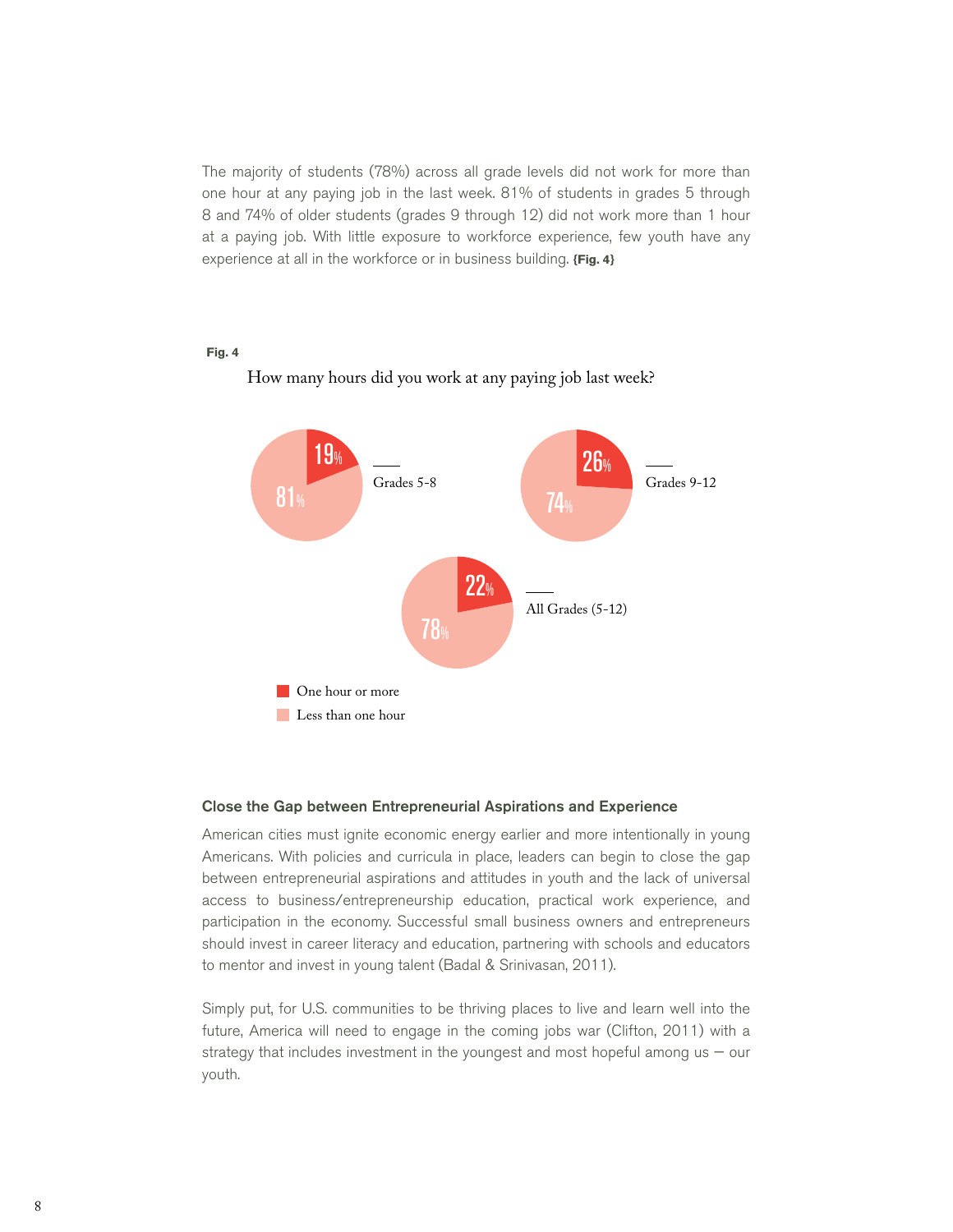The Gallup-HOPE Index findings are based on results from a nationally representative poll of 1,217 students in grades 5 through 12. Telephone interviews were conducted after 4:00 p.m. Tuesday through Saturday from September 11 through October 4, 2012.

The Gallup-Healthways Wellbeing Index is a national telephone survey conducted nightly with 1,000 randomly sampled adults. It uses a dual-frame design to include both landline and cellular telephones. Respondents are asked permission to be recontacted. Samples are weighted by gender, age, race, Hispanic ethnicity, education, region, adults in the household, and phone status (cell phone only/landline only/both, cell phone mostly, and having an unlisted landline number). Demographic weighting targets are based on the March 2010 Current Population Survey figures for the aged 18 and older non-institutionalized population living in U.S. telephone households. All reported margins of sampling error include the computed design effects for weighting and sample design.

The Well-Being Index includes a question asking whether the respondent has children and if so, the year in school of the child. The weighted subset of households with parents of school-aged children in grades 5 through 12 who granted permission to be re-contacted served as the sampling frame for this study. These respondents were then called by telephone to ask permission to interview their children.

For results based on the total sample of national students, one can say with 95% confidence that the maximum margin of sampling error is  $\pm 3$  percentage points.

In addition to sampling error, question wording and practical difficulties in conducting surveys can introduce error or bias into the findings of public opinion polls.

For more details on Gallup's polling methodology, visit **www.gallup.com**.

## REFERENCES

**Badal, S., & Srinivasan, R. (2011)**. Mentor support key to starting a business. Gallup. Internet article accessible at *http://www.gallup.com/ poll/150974/Mentor-Support-Key-Starting-Business.aspx*. Accessed January 12, 2012.

**Bureau of Labor Statistics. (2010).**  Entrepreneurship and the U.S. economy. Internet article accessible at *http://www.bls.gov/bdm/ entrepreneurship/entrepreneurship.htm*. Accessed December 15, 2012.

**Calderon, V. J. (2011).** U.S. students' entrepreneurial energy waiting to be tapped. Gallup. Internet article accessible at *http:// www.gallup.com/poll/150077/Students-Entrepreneurial-Energy-Waiting-Tapped.aspx.* Accessed January, 12, 2012.

**Clifton, J. (2011).** The coming jobs war. New York: Gallup Press. See also, The coming jobs war." Gallup. Internet article accessible at *http://www. gallup.com/press/150389/Coming-Jobs-War. aspx*. Accessed January 12, 2012.

**Dunn and Bradstreet. (Sept. 2012).** Small business health index. Internet accessible report at *http://www.dnb.com/content/dam/US/dnb/ resource-center/reports/report-small-businesshealth-index-2012-09.pdf.* Accessed December 15, 2012.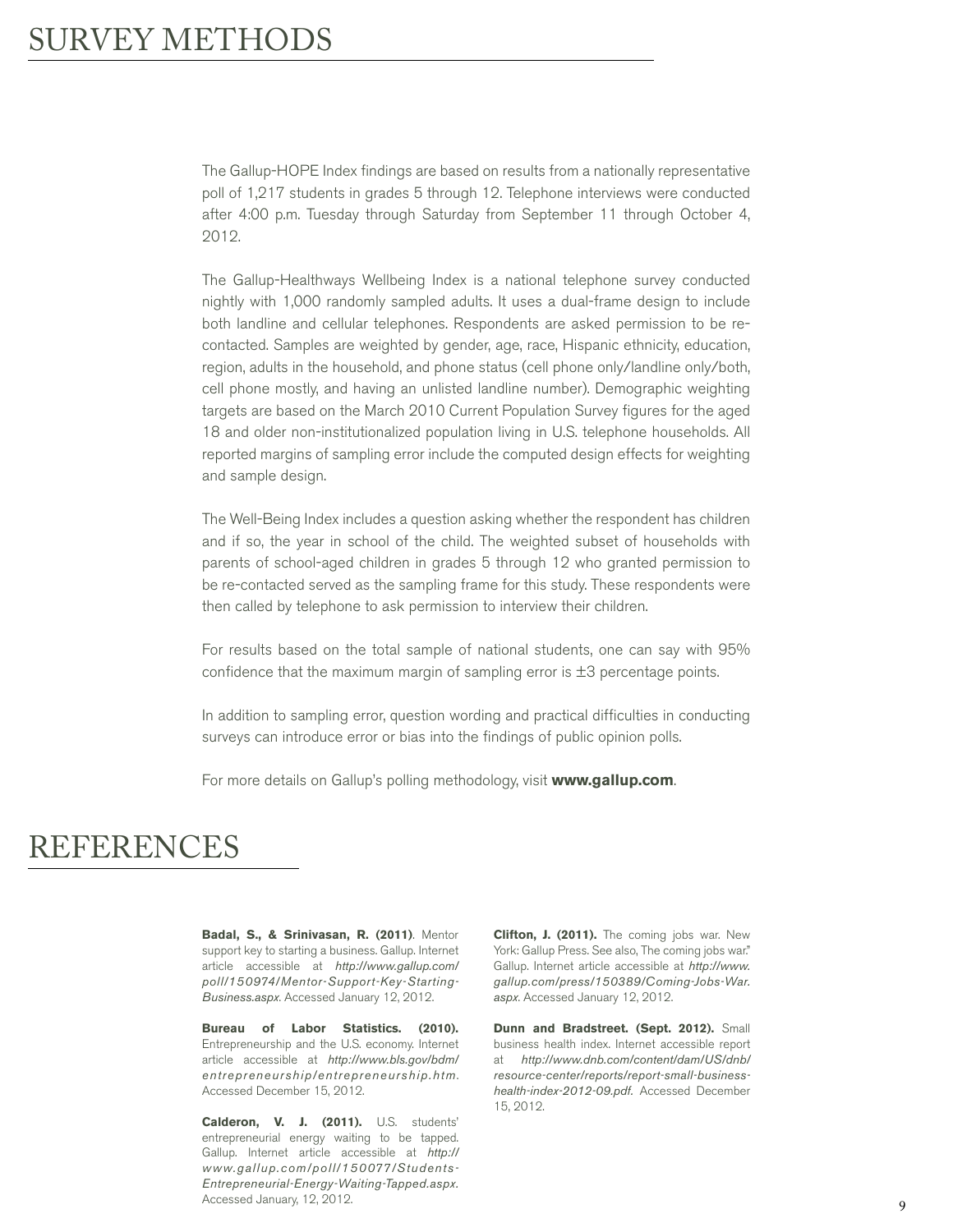## Appendix

| <b>Entrepreneurial Attitudes and Aspirations</b>         |                  |
|----------------------------------------------------------|------------------|
| I plan to start my own business.                         | (Agree/Disagree) |
| I will invent something that changes the world.          | (Agree/Disagree) |
| <b>Financial Literacy and Workforce Participation</b>    |                  |
| The more education, the more money I will make.          | (Agree/Disagree) |
| My school teaches me about money and banking.            | (Agree/Disagree) |
| My school offers classes in how to                       |                  |
| start and run a business.                                | (Agree/Disagree) |
| Do you have a bank or credit union account               |                  |
| with money in it?                                        | (Yes/No)         |
| Are you currently interning with a local business?       | (Yes/No)         |
| Have either of your parents or guardians                 |                  |
| ever started a business?                                 | (Yes/No)         |
| How many hours did you work at any paying job last week? | (Open Ended)     |

|                                                                   | % Agree             | % Disagree            |
|-------------------------------------------------------------------|---------------------|-----------------------|
| I plan to start my own business.                                  | 43                  | 57                    |
| I will invent something that changes the world.                   | 42                  | 58                    |
|                                                                   | % Agree             | % Disagree            |
| The more education, the more money I will make.                   | 93                  | 7                     |
| My school teaches me about money and banking.                     | 66                  | 34                    |
| My school offers classes in how to start and run a business.      | 59                  | 41                    |
|                                                                   | $%$ Yes             | $%$ No                |
| Do you have a bank or credit union account with money in it?      | 54                  | 46                    |
| Are you currently interning with a local business?                | 7                   | 93                    |
| Have either of your parents or guardians ever started a business? | 32                  | 68                    |
| How many hours did you work at any paying job last week?          | One hour<br>or more | Less than<br>one hour |
| Grades 5-12                                                       | 22                  | 78                    |
| Grades 5-8                                                        | 19                  | 81                    |
| Grades 9-12                                                       | 26                  | 74                    |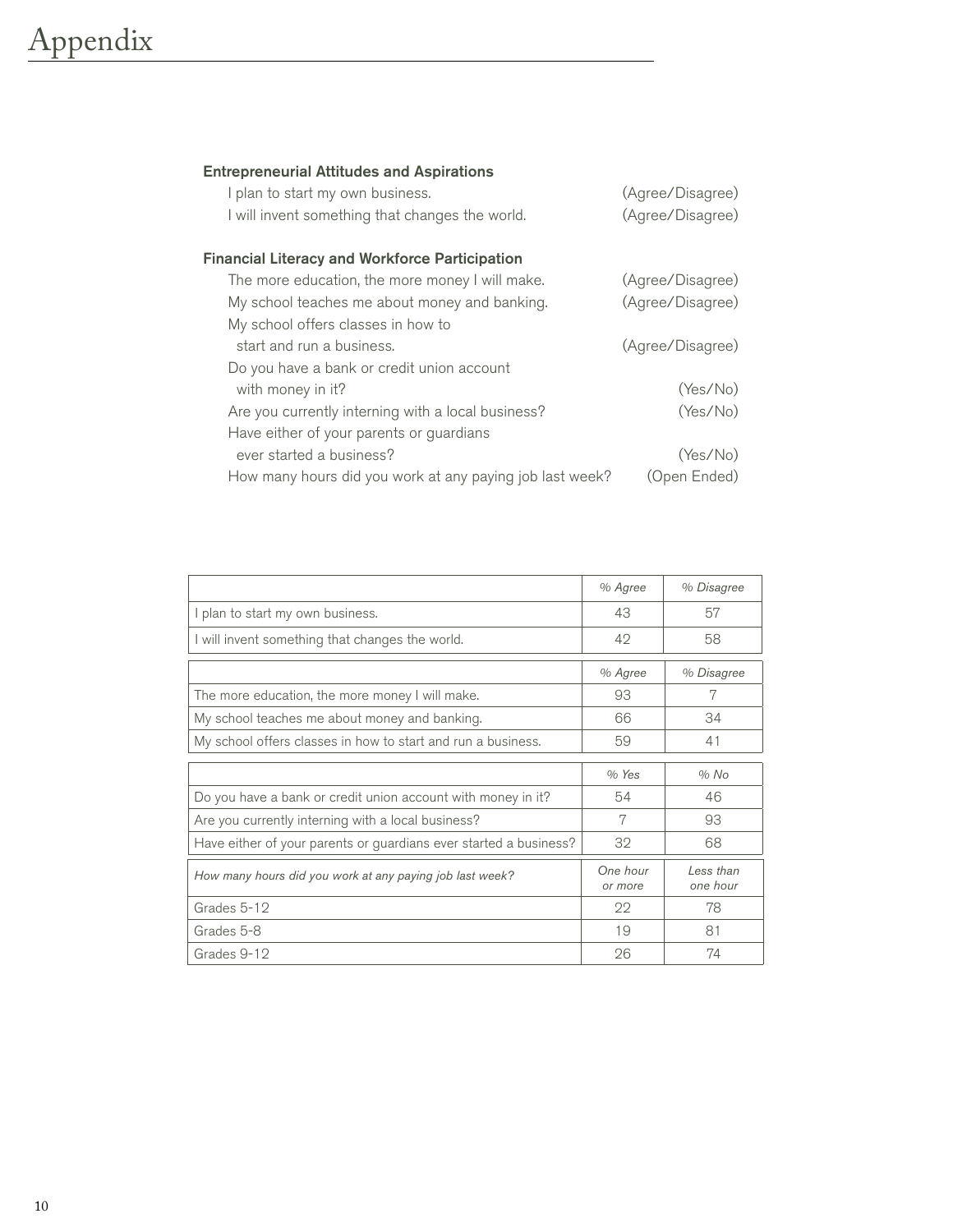#### CO-CHAIRS

Jim Clifton Chairman **Gallup** 

John Hope Bryant Founder, Chairman and CEO Operation HOPE

MEMBERS

Steve Bartlett Strategic Policy Advisor LEVICK

Arthur Brooks President American Enterprise Institute

Ellyn Brown President Brown & Associates

Brendon Bruchard Chief Executive Officer The Bruchard Group LLC

Alex Cummings CAO and Executive Vice President Coca Cola Company

Antonio Flores President Association of Hispanic Universities

Brad Hanson President Meta Payment Systems

Darren Hardy Publisher SUCCESS Magazine

Landon V. Taylor Senior Vice President CoreLogic Dorado

Richard Hartnack Vice Chairman U.S. Bancorp

John Jackson President and Chief Executive Officer Schott Foundation

Marguerite Kondracke Senior Advisor America's Promise Alliance

Anand Nallathambi President and Chief Executive Officer CoreLogic

Daria Sheehan Senior Program Officer Citigroup Foundation

J. Michael Shepherd Chairman and Chief Executive Officer Bank of the West

Fred Stennis Program Manager U.S. Department of Education

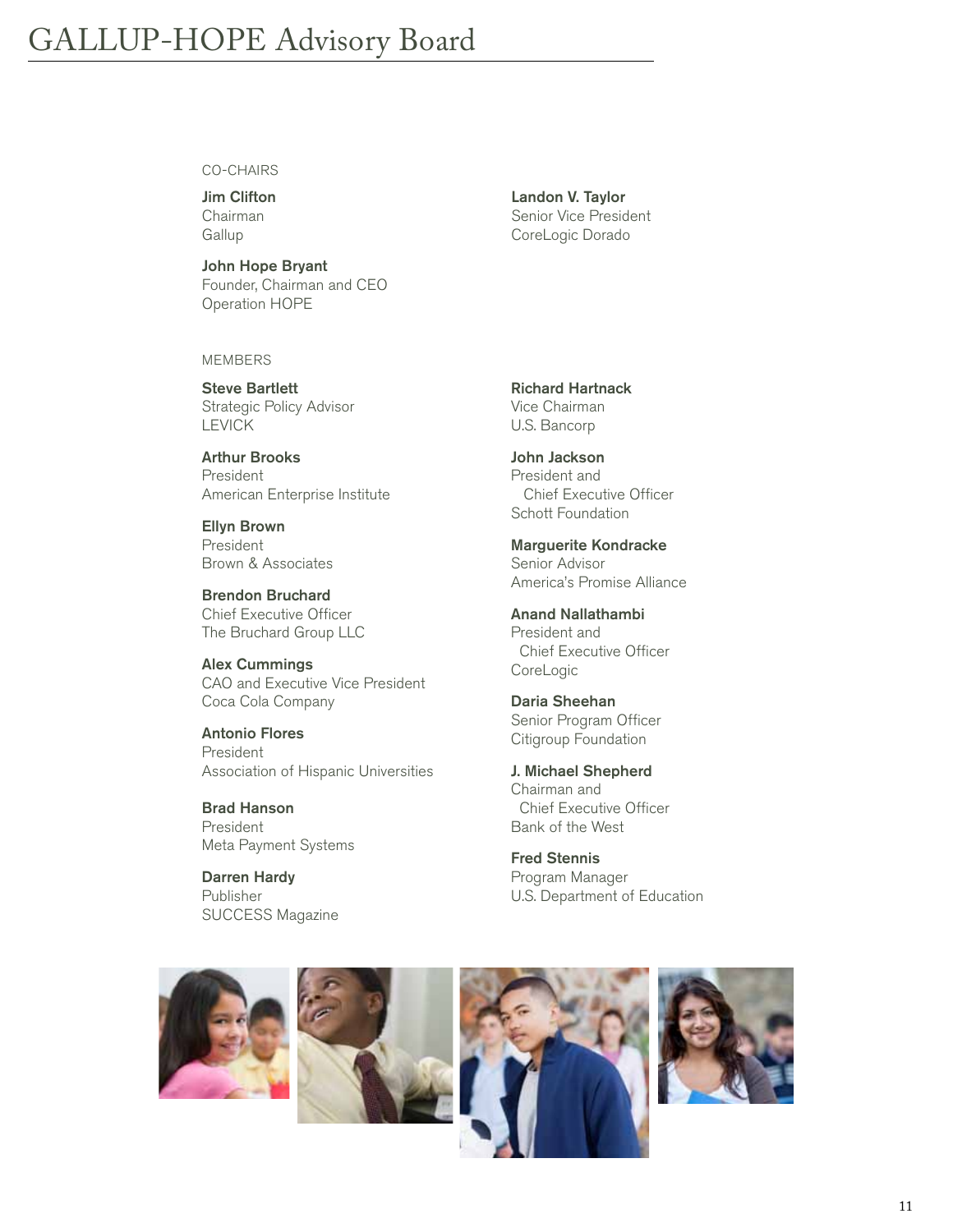*The Gallup-HOPE Index would not be possible without the generous and courageous support of our founding partners.* 









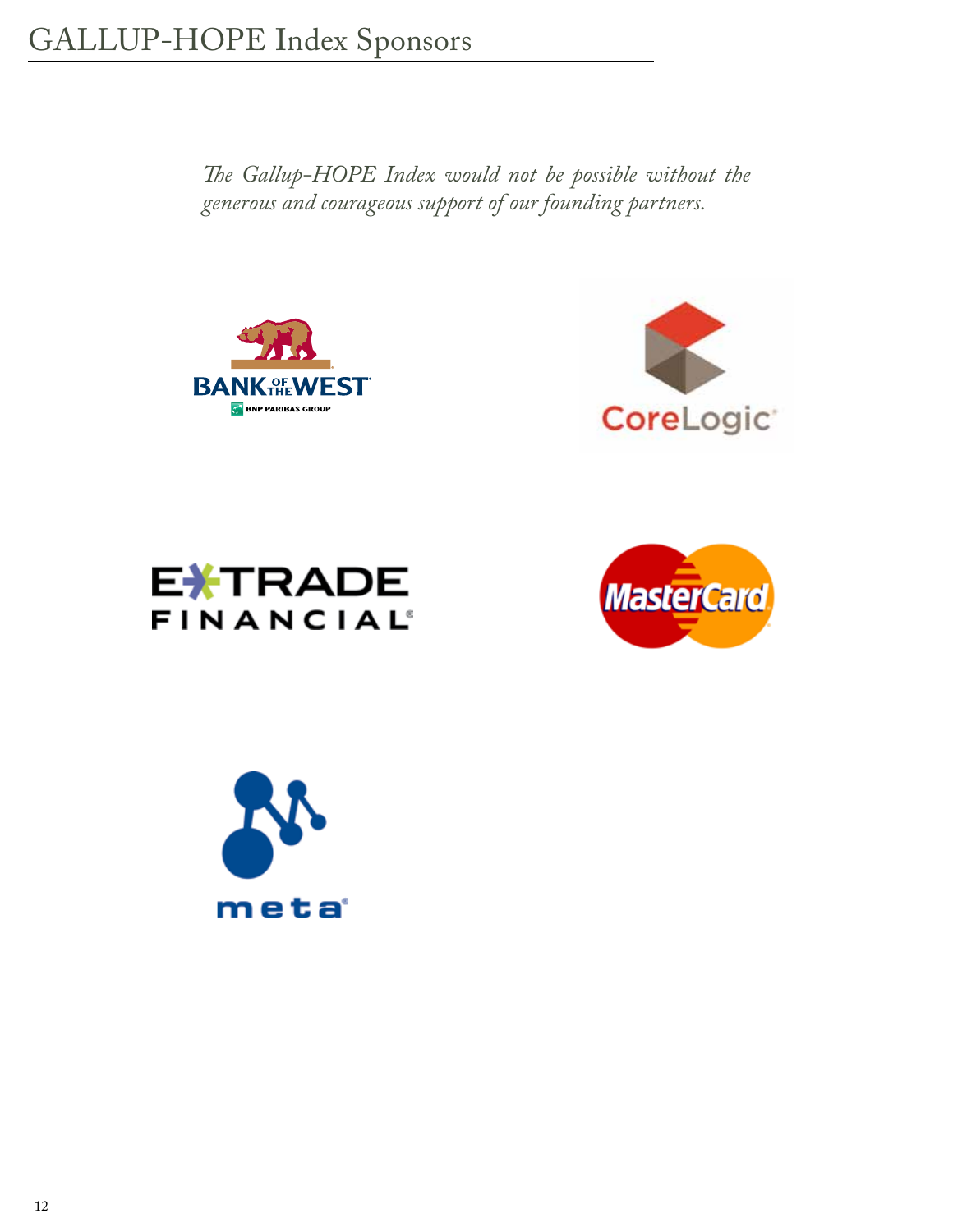*In 2012, the Gallup-HOPE Index partnership introduced the Gallup-HOPE Index Cities Initiative and successfully launched the HOPE Business-In-A-Box (HBIAB) intervention in three pilot cities.* 

In 2013, Operation HOPE and Gallup will build upon this success, expand the scope of the Gallup-HOPE Cities Initiative, and partner with the corporate, civic, and individual leaders of each city to benchmark the current level of economic energy among 5th through 12th graders, who represent that city's next generation of business builders.

The big goal for this Initiative is nothing less than transformational change for a generation of youth attending America's public schools. This transformational change includes crushing the high-school dropout rate by making "smart cool (again) so kids stay in school"; reconnecting the power of education with the power of aspiration; spurring local job creation; spiking local GDP growth; and therein, insuring the future prosperity of our nation. The key to the success is local leadership so each target community can ignite and sustain long-term economic energy.

In 2013, a primary strategy is to identify and empower business role models to empower youth, on a local level, who will be our nation's next generation of ideas, innovation, implementation, and sustainability. Each role model will be paired up with a youth participating in HBIAB.

To speak to the leadership of the GALLUP-HOPE Index about implementing any portion of the program in your area, please contact Mary Ehrsam President of the Global Youth Empowerment Group, Operation HOPE at mary.hagerty@operationhope.org or 917-477-2811.

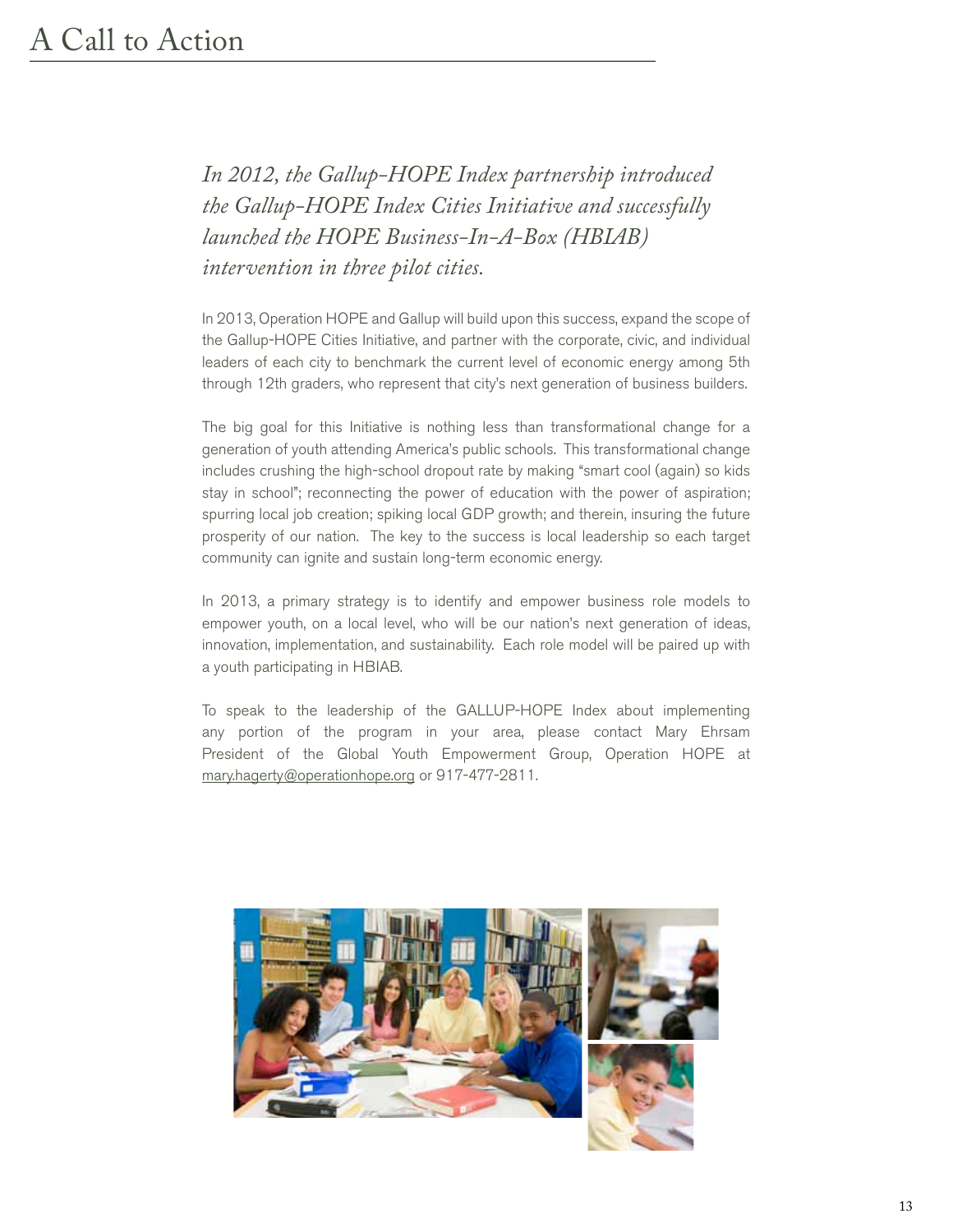#### Mary Ehrsam

President, Global Youth Empowerment Group Chief Executive Officer, New York Market Operation HOPE, Inc. 55 Water Street 28th Floor New York, New York 10041 Mary.hagerty@operationhope.org 917-477-2811 646-496-7449 (cell)